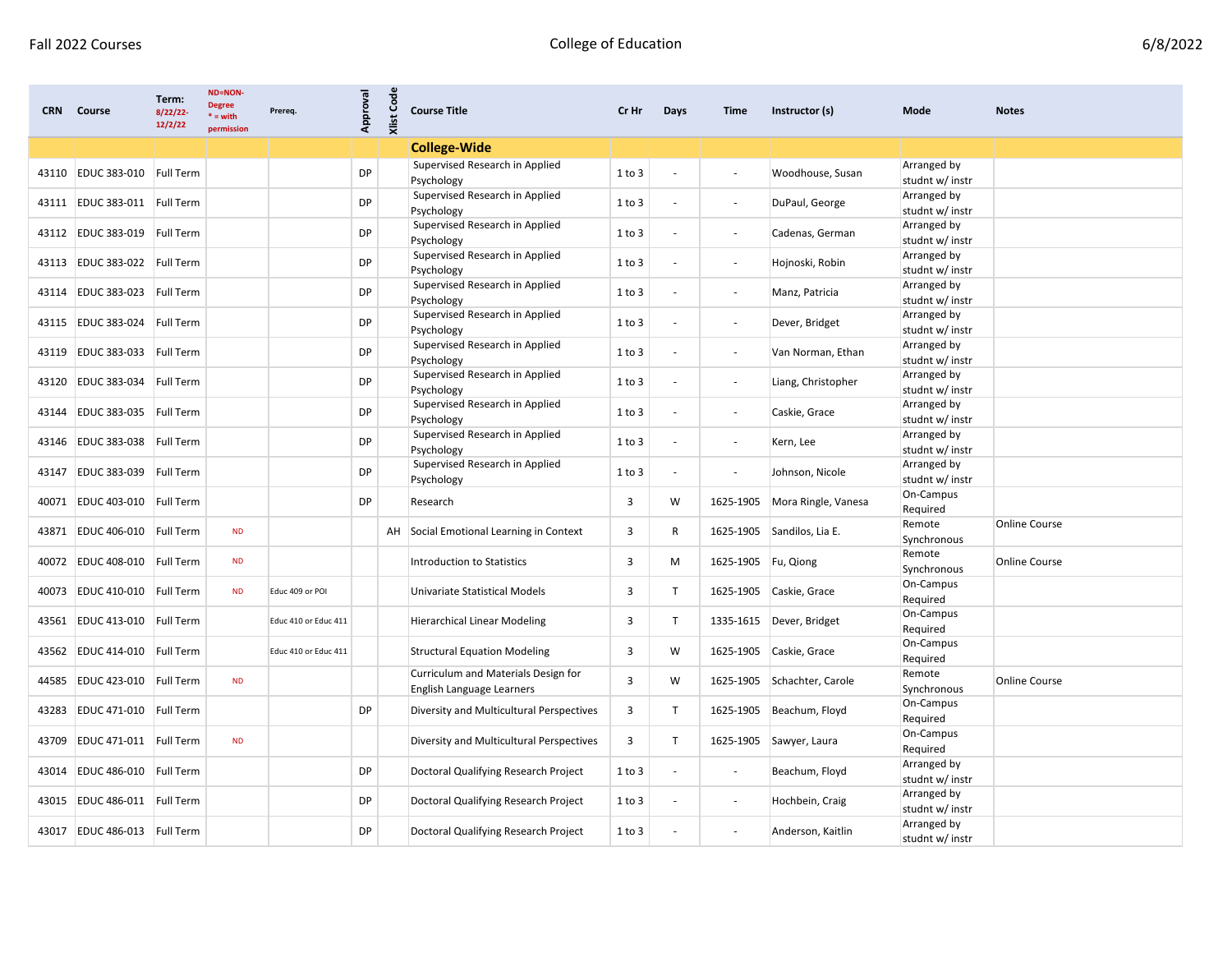| <b>CRN</b> | Course                 | Term:<br>8/22/22-<br>12/2/22 | <b>ND=NON-</b><br><b>Degree</b><br>$* = with$<br>permission | Prereq. | Approval  | <b>Xlist Code</b> | <b>Course Title</b>                  | Cr Hr      | Days                     | Time                         | Instructor (s)     | Mode                           | <b>Notes</b> |
|------------|------------------------|------------------------------|-------------------------------------------------------------|---------|-----------|-------------------|--------------------------------------|------------|--------------------------|------------------------------|--------------------|--------------------------------|--------------|
|            | 43019 EDUC 486-015     | <b>Full Term</b>             |                                                             |         | <b>DP</b> |                   | Doctoral Qualifying Research Project | 1 to 3     |                          | $\overline{\phantom{a}}$     | Bodzin, Alec       | Arranged by<br>studnt w/ instr |              |
| 43021      | <b>EDUC 486-017</b>    | <b>Full Term</b>             |                                                             |         | <b>DP</b> |                   | Doctoral Qualifying Research Project | $1$ to $3$ | $\overline{\phantom{a}}$ | $\overline{\phantom{a}}$     | Hammond, Thomas    | Arranged by<br>studnt w/ instr |              |
| 43022      | EDUC 486-018 Full Term |                              |                                                             |         | DP        |                   | Doctoral Qualifying Research Project | $1$ to $3$ |                          | $\blacksquare$               | Sawyer, Laura      | Arranged by<br>studnt w/ instr |              |
| 43023      | <b>EDUC 486-019</b>    | Full Term                    |                                                             |         | DP        |                   | Doctoral Qualifying Research Project | 1 to 3     | $\sim$                   | $\blacksquare$               | Kangas, Sara       | Arranged by<br>studnt w/ instr |              |
| 43024      | <b>EDUC 486-020</b>    | Full Term                    |                                                             |         | DP        |                   | Doctoral Qualifying Research Project | 1 to 3     |                          | $\blacksquare$               | DuPaul, George     | Arranged by<br>studnt w/ instr |              |
| 43025      | EDUC 486-021 Full Term |                              |                                                             |         | DP        |                   | Doctoral Qualifying Research Project | 1 to 3     |                          | $\overline{\phantom{a}}$     | Hojnoski, Robin    | Arranged by<br>studnt w/ instr |              |
| 43026      | EDUC 486-022 Full Term |                              |                                                             |         | DP        |                   | Doctoral Qualifying Research Project | 1 to 3     | $\overline{\phantom{a}}$ | $\blacksquare$               | Manz, Patricia     | Arranged by<br>studnt w/ instr |              |
| 43027      | <b>EDUC 486-023</b>    | <b>Full Term</b>             |                                                             |         | DP        |                   | Doctoral Qualifying Research Project | $1$ to $3$ |                          | $\blacksquare$               | Dever, Bridget     | Arranged by<br>studnt w/ instr |              |
| 43028      | EDUC 486-024           | Full Term                    |                                                             |         | <b>DP</b> |                   | Doctoral Qualifying Research Project | 1 to 3     |                          | $\overline{\phantom{a}}$     | Cole, Christine    | Arranged by<br>studnt w/ instr |              |
| 43030      | EDUC 486-026 Full Term |                              |                                                             |         | DP        |                   | Doctoral Qualifying Research Project | 1 to 3     |                          | $\blacksquare$               | Morin, Kristi      | Arranged by<br>studnt w/ instr |              |
| 43031      | <b>EDUC 486-027</b>    | Full Term                    |                                                             |         | DP        |                   | Doctoral Qualifying Research Project | 1 to 3     |                          | $\overline{\phantom{a}}$     | Dennis, Minyi      | Arranged by<br>studnt w/ instr |              |
| 43032      | <b>EDUC 486-028</b>    | Full Term                    |                                                             |         | DP        |                   | Doctoral Qualifying Research Project | 1 to 3     |                          | $\overline{\phantom{a}}$     | Lindstrom, Esther  | Arranged by<br>studnt w/ instr |              |
| 43033      | <b>EDUC 486-029</b>    | Full Term                    |                                                             |         | DP        |                   | Doctoral Qualifying Research Project | 1 to 3     | $\overline{\phantom{a}}$ | $\blacksquare$               | Kern, Lee          | Arranged by<br>studnt w/ instr |              |
| 43034      | EDUC 486-031           | Full Term                    |                                                             |         | DP        |                   | Doctoral Qualifying Research Project | 1 to 3     |                          | $\blacksquare$               | Cadenas, German    | Arranged by<br>studnt w/ instr |              |
| 43035      | EDUC 486-032 Full Term |                              |                                                             |         | DP        |                   | Doctoral Qualifying Research Project | 1 to 3     | $\overline{\phantom{a}}$ | $\sim$                       | Van Norman, Ethan  | Arranged by<br>studnt w/ instr |              |
| 40468      | EDUC 486-033 Full Term |                              |                                                             |         | <b>DP</b> |                   | Doctoral Qualifying Research Project | 1 to 3     | $\overline{\phantom{a}}$ | $\blacksquare$               | Caskie, Grace      | Arranged by<br>studnt w/ instr |              |
| 43037      | <b>EDUC 486-035</b>    | Full Term                    |                                                             |         | DP        |                   | Doctoral Qualifying Research Project | 1 to 3     |                          | $\overline{\phantom{a}}$     | Johnson, Nicole    | Arranged by<br>studnt w/ instr |              |
| 43121      | <b>EDUC 486-036</b>    | <b>Full Term</b>             |                                                             |         | DP        |                   | Doctoral Qualifying Research Project | 1 to 3     | $\overline{\phantom{a}}$ | $\overline{\phantom{a}}$     | Duenas, Ana        | Arranged by<br>studnt w/ instr |              |
| 43122      | <b>EDUC 486-037</b>    | Full Term                    |                                                             |         | DP        |                   | Doctoral Qualifying Research Project | 1 to 3     | $\overline{\phantom{a}}$ | $\overline{\phantom{a}}$     | Liang, Christopher | Arranged by<br>studnt w/ instr |              |
| 43123      | <b>EDUC 486-038</b>    | <b>Full Term</b>             |                                                             |         | DP        |                   | Doctoral Qualifying Research Project | 1 to 3     |                          | $\qquad \qquad \blacksquare$ | Woodhouse, Susan   | Arranged by<br>studnt w/ instr |              |
|            | 43148 EDUC 486-040     | <b>Full Term</b>             |                                                             |         | DP        |                   | Doctoral Qualifying Research Project | 1 to 3     |                          |                              | Fu, Qiong          | Arranged by<br>studnt w/ instr |              |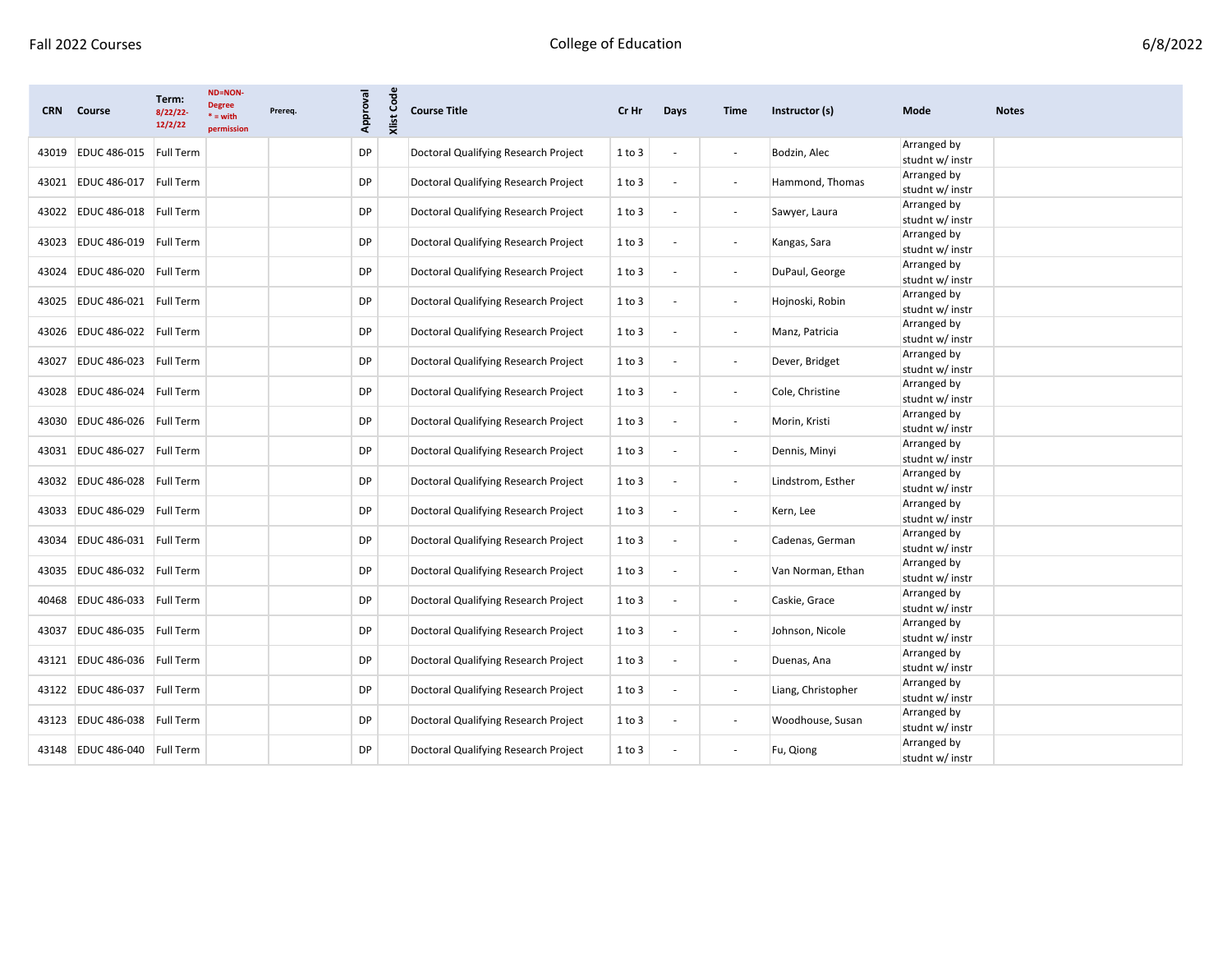| <b>CRN</b> | Course       | Term:<br>8/22/22<br>12/2/22 | <b>ND=NON-</b><br><b>Degree</b><br>$* = with$<br>permission | Prereq.                                      | Approval  | <b>Xlist Code</b> | <b>Course Title</b>                                        | Cr Hr                   | Days         | <b>Time</b>              | Instructor (s)         | Mode                           | <b>Notes</b>                                                                         |
|------------|--------------|-----------------------------|-------------------------------------------------------------|----------------------------------------------|-----------|-------------------|------------------------------------------------------------|-------------------------|--------------|--------------------------|------------------------|--------------------------------|--------------------------------------------------------------------------------------|
|            |              |                             |                                                             |                                              |           |                   | <b>Counseling Psychology</b>                               |                         |              |                          |                        |                                |                                                                                      |
| 42121      | CPSY 436-010 | <b>Full Term</b>            | <b>ND</b>                                                   |                                              | <b>DP</b> |                   | AG Culture-Centered Career Intervention                    | 3                       |              |                          | Cadenas, German        | Remote<br>Asynchronous         | Online Course.<br>Domestic students must petition CP<br>program to take this course. |
| 40046      | CPSY 442-010 | Full Term                   | $ND*$                                                       | Adm. to CPsy master's<br>program or POPD     |           |                   | Counseling and Therapeutic Approaches                      | $\overline{\mathbf{3}}$ | м            | 1625-1905                | Connacher, Christopher | Remote<br>Synchronous          | <b>Online Course</b>                                                                 |
| 41411      | CPSY 445-010 | <b>Full Term</b>            | <b>ND</b>                                                   |                                              |           |                   | <b>School Counseling I</b>                                 | 4                       | W            | 1625-1905                | Flisser, Diane         | On-Campus<br>Required          |                                                                                      |
| 42298      | CPSY 451-010 | <b>Full Term</b>            |                                                             |                                              |           |                   | <b>Helping Skills</b>                                      | 3                       | R            | 1625-1905                | Woodhouse, Susan       | On-Campus<br>Required          |                                                                                      |
| 42299      | CPSY 451-011 | Full Term                   |                                                             |                                              |           |                   | <b>Helping Skills</b>                                      | 3                       | R            | 1625-1905                | Johnson, Nicole        | On-Campus<br>Required          |                                                                                      |
| 41069      | CPSY 455-010 | <b>Full Term</b>            |                                                             | <b>CPSY 451</b>                              |           |                   | Advanced Techniques in Counseling                          | 3                       | M            | 1915-2155                | Johnson, Nicole        | On-Campus<br>Required          |                                                                                      |
| 41146      | CPSY 460-010 | Full Term                   |                                                             | Adm. to CPsy PhD<br>prog or POPD             |           |                   | Foundations of Counseling Psychology                       | 3                       | R            | 1335-1615                | Liang, Christopher     | On-Campus<br>Required          |                                                                                      |
| 42574      | CPSY 461-010 | Full Term                   |                                                             | CPsy 427 and POI                             |           |                   | Assessment of Adult Intellectual<br>Functioning            | $\overline{3}$          | $\mathsf{T}$ | 1625-1905                | Luppino, Briana        | On-Campus<br>Required          |                                                                                      |
| 41816      | CPSY 467-010 | Full Term                   |                                                             | Permission of CP<br><b>Training Director</b> |           |                   | Doctoral Seminar In Counseling<br>Psychology               | 3                       | W            | 1915-2155                | Adams, Aimee-Nicole    | On-Campus<br>Required          |                                                                                      |
| 42462      | CPSY 468-010 | Full Term                   | $ND*$                                                       |                                              |           |                   | <b>Trauma and Loss</b>                                     | 3                       | W            | 1915-2155                | Richman, Carol         | On-Campus<br>Required          |                                                                                      |
| 42983      | CPSY 470-010 | Full Term                   |                                                             |                                              | DP        |                   | Independent Study and Research                             | 1 to 6                  |              | $\blacksquare$           | Caskie, Grace          | Arranged by<br>studnt w/ instr |                                                                                      |
| 42984      | CPSY 470-011 | Full Term                   |                                                             |                                              | DP        |                   | Independent Study and Research                             | $1$ to $6$              |              | $\sim$                   | Liang, Christopher     | Arranged by<br>studnt w/ instr |                                                                                      |
| 42986      | CPSY 470-012 | Full Term                   |                                                             |                                              | <b>DP</b> |                   | Independent Study and Research                             | $1$ to $6$              |              | $\sim$                   | Woodhouse, Susan       | Arranged by<br>studnt w/ instr |                                                                                      |
| 42985      | CPSY 470-013 | <b>Full Term</b>            |                                                             |                                              | DP        |                   | Independent Study and Research                             | 1 to 6                  |              | $\blacksquare$           | Johnson, Nicole        | Arranged by<br>studnt w/ instr |                                                                                      |
| 42987      | CPSY 470-014 | Full Term                   |                                                             |                                              | DP        |                   | Independent Study and Research                             | 1 to 6                  |              | $\sim$                   | Cadenas, German        | Arranged by<br>studnt w/ instr |                                                                                      |
| 42989      | CPSY 470-020 | <b>Full Term</b>            |                                                             |                                              | <b>DP</b> |                   | Independent Study and Research:<br>Research Apprenticeship | $1$ to $6$              |              | $\overline{\phantom{a}}$ | Caskie, Grace          | Arranged by<br>studnt w/ instr |                                                                                      |
| 42990      | CPSY 470-021 | <b>Full Term</b>            |                                                             |                                              | <b>DP</b> |                   | Independent Study and Research:<br>Research Apprenticeship | 1 to 6                  |              | $\blacksquare$           | Liang, Christopher     | Arranged by<br>studnt w/ instr |                                                                                      |
| 42991      | CPSY 470-022 | <b>Full Term</b>            |                                                             |                                              | <b>DP</b> |                   | Independent Study and Research:<br>Research Apprenticeship | 1 to 6                  |              | $\sim$                   | Woodhouse, Susan       | Arranged by<br>studnt w/ instr |                                                                                      |
| 42992      | CPSY 470-023 | Full Term                   |                                                             |                                              | <b>DP</b> |                   | Independent Study and Research:<br>Research Apprenticeship | 1 to 6                  |              | $\overline{\phantom{a}}$ | Johnson, Nicole        | Arranged by<br>studnt w/ instr |                                                                                      |
| 42993      | CPSY 470-024 | <b>Full Term</b>            |                                                             |                                              | <b>DP</b> |                   | Independent Study and Research:<br>Research Apprenticeship | 1 to 6                  |              | $\blacksquare$           | Cadenas, German        | Arranged by<br>studnt w/ instr |                                                                                      |
| 42576      | CPSY 472-010 | Full Term                   | $ND^*$                                                      |                                              |           |                   | Human Development Across the Lifespan                      | 3                       | T            | 1915-2155                | Crall, Jennifer        | On-Campus<br>Required          |                                                                                      |
| 40993      | CPSY 476-010 | Full Term                   |                                                             |                                              |           |                   | Supervision and Consultation in<br>Counseling              | 3                       | $\mathsf{T}$ | 1915-2155                | Detwiler, Bethany      | On-Campus<br>Required          |                                                                                      |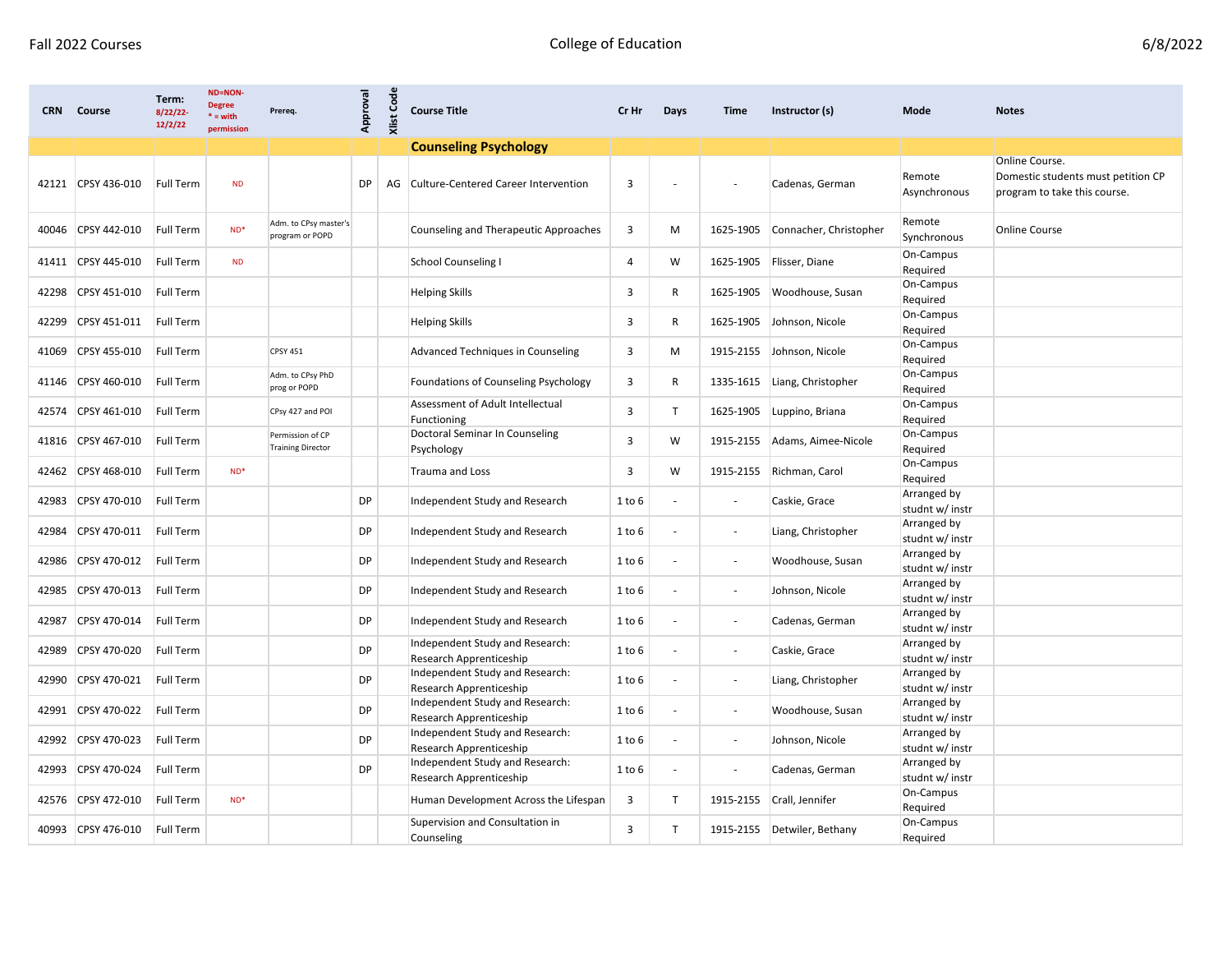| <b>CRN</b> | Course       | Term:<br>8/22/22<br>12/2/22 | ND=NON-<br><b>Degree</b><br>$* = with$<br>permission | Prereq.                                          | Approval  | <b>Xlist Code</b> | <b>Course Title</b>                                               | Cr Hr        | Days                     | <b>Time</b>              | Instructor (s)        | Mode                           | <b>Notes</b>                         |
|------------|--------------|-----------------------------|------------------------------------------------------|--------------------------------------------------|-----------|-------------------|-------------------------------------------------------------------|--------------|--------------------------|--------------------------|-----------------------|--------------------------------|--------------------------------------|
| 40698      | CPSY 480-010 | Full Term                   |                                                      | CPsy 442, CPsy 451,<br>CPsy 479 and POI          |           |                   | Master's Internship I / CHS                                       | 3            | M                        | 1625-1905                | Price Brooks, Terrina | On-Campus<br>Required          | Add'l \$125 fee                      |
| 40319      | CPSY 480-011 | <b>Full Term</b>            |                                                      | CPsy 442, CPsy 451,<br>CPsy 479 and POI          |           |                   | Master's Internship I / SCON                                      | 3            | $\mathsf{R}$             | 1625-1905                | Rocchino, Gabrielle   | On-Campus<br>Required          | Add'l \$125 fee                      |
| 43070      | CPSY 482-010 | <b>Full Term</b>            |                                                      |                                                  | <b>DP</b> |                   | Practicum in University Teaching:<br>Counseling Psychology        | $1$ to $4$   |                          | $\sim$                   | Caskie, Grace         | Arranged by<br>studnt w/ instr | Completion of approval form required |
| 43071      | CPSY 482-011 | Full Term                   |                                                      |                                                  | <b>DP</b> |                   | Practicum in University Teaching:<br>Counseling Psychology        | 1 to 4       |                          |                          | Liang, Christopher    | Arranged by<br>studnt w/ instr | Completion of approval form required |
| 43072      | CPSY 482-012 | <b>Full Term</b>            |                                                      |                                                  | <b>DP</b> |                   | Practicum in University Teaching:<br><b>Counseling Psychology</b> | $1$ to $4$   | $\overline{\phantom{a}}$ | $\overline{\phantom{a}}$ | Woodhouse, Susan      | Arranged by<br>studnt w/ instr |                                      |
| 43073      | CPSY 482-014 | <b>Full Term</b>            |                                                      |                                                  | <b>DP</b> |                   | Practicum in University Teaching:<br>Counseling Psychology        | 1 to 4       |                          | $\sim$                   | Johnson, Nicole       | Arranged by<br>studnt w/ instr | Completion of approval form required |
| 43074      | CPSY 482-015 | Full Term                   |                                                      |                                                  | <b>DP</b> |                   | Practicum in University Teaching:<br>Counseling Psychology        | 1 to 4       | $\overline{\phantom{a}}$ | $\blacksquare$           | Cadenas, German       | Arranged by<br>studnt w/ instr | Completion of approval form required |
| 40047      | CPSY 487-010 | <b>Full Term</b>            |                                                      | Adm to CPsy PhD prog<br>and POPD                 |           |                   | <b>Advanced Doctoral Practicum I</b>                              | 3            | M                        | 1625-1905                | Woodhouse, Susan      | On-Campus<br>Required          |                                      |
| 40320      | CPSY 489-010 | Full Term                   |                                                      | CPsy 488 and Adm to<br>CPsy PhD prog and<br>POPD |           |                   | <b>Advanced Doctoral Practicum III</b>                            | $\mathbf{1}$ |                          |                          | Price Brooks, Terrina | Arranged by<br>studnt w/ instr |                                      |
| 42124      | CPSY 492-010 | Full Term                   |                                                      | permission of CPsy<br>Prac Coord                 |           |                   | <b>Advanced Field Placement</b>                                   | 1 to 3       |                          | $\blacksquare$           | Price Brooks, Terrina | Arranged by<br>studnt w/ instr |                                      |
| 40321      | CPSY 498-010 | Full Term                   |                                                      | CPsy 491 and POPD                                |           |                   | Counseling Psychology Doctoral<br>Internship                      | 1            |                          |                          | Woodhouse, Susan      | Arranged by<br>studnt w/ instr | Add'l \$125 fee                      |
| 43001      | CPSY 499-010 | Full Term                   |                                                      |                                                  | <b>DP</b> |                   | <b>Dissertation</b>                                               | 1 to 15      |                          | $\overline{\phantom{a}}$ | Caskie, Grace         | Arranged by<br>studnt w/ instr |                                      |
| 43002      | CPSY 499-011 | <b>Full Term</b>            |                                                      |                                                  | <b>DP</b> |                   | <b>Dissertation</b>                                               | 1 to 15      |                          |                          | Liang, Christopher    | Arranged by<br>studnt w/ instr |                                      |
| 43003      | CPSY 499-012 | Full Term                   |                                                      |                                                  | DP        |                   | Dissertation                                                      | 1 to 15      | $\overline{\phantom{a}}$ | $\overline{\phantom{a}}$ | Woodhouse, Susan      | Arranged by<br>studnt w/ instr |                                      |
| 43005      | CPSY 499-014 | Full Term                   |                                                      |                                                  | <b>DP</b> |                   | Dissertation                                                      | 1 to 15      |                          |                          | Johnson, Nicole       | Arranged by<br>studnt w/ instr |                                      |
| 43006      | CPSY 499-015 | Full Term                   |                                                      |                                                  | <b>DP</b> |                   | Dissertation                                                      | 1 to 15      |                          | $\overline{\phantom{a}}$ | Cadenas, German       | Arranged by<br>studnt w/ instr |                                      |
| 43008      | CPSY 499-020 | Full Term                   |                                                      |                                                  | <b>DP</b> |                   | Dissertation: MOC                                                 | 1            |                          | $\overline{\phantom{a}}$ | Caskie, Grace         | Arranged by<br>studnt w/ instr |                                      |
| 43009      | CPSY 499-021 | <b>Full Term</b>            |                                                      |                                                  | <b>DP</b> |                   | Dissertation: MOC                                                 | 1            |                          | $\overline{\phantom{a}}$ | Liang, Christopher    | Arranged by<br>studnt w/ instr |                                      |
| 43010      | CPSY 499-022 | Full Term                   |                                                      |                                                  | <b>DP</b> |                   | Dissertation: MOC                                                 | $\mathbf{1}$ | $\overline{\phantom{a}}$ | $\overline{\phantom{a}}$ | Woodhouse, Susan      | Arranged by<br>studnt w/ instr |                                      |
| 43012      | CPSY 499-024 | Full Term                   |                                                      |                                                  | DP        |                   | Dissertation: MOC                                                 | 1            |                          |                          | Cadenas, German       | Arranged by<br>studnt w/ instr |                                      |
| 43013      | CPSY 499-025 | Full Term                   |                                                      |                                                  | <b>DP</b> |                   | Dissertation: MOC                                                 | $\mathbf{1}$ |                          |                          | Johnson, Nicole       | Arranged by<br>studnt w/ instr |                                      |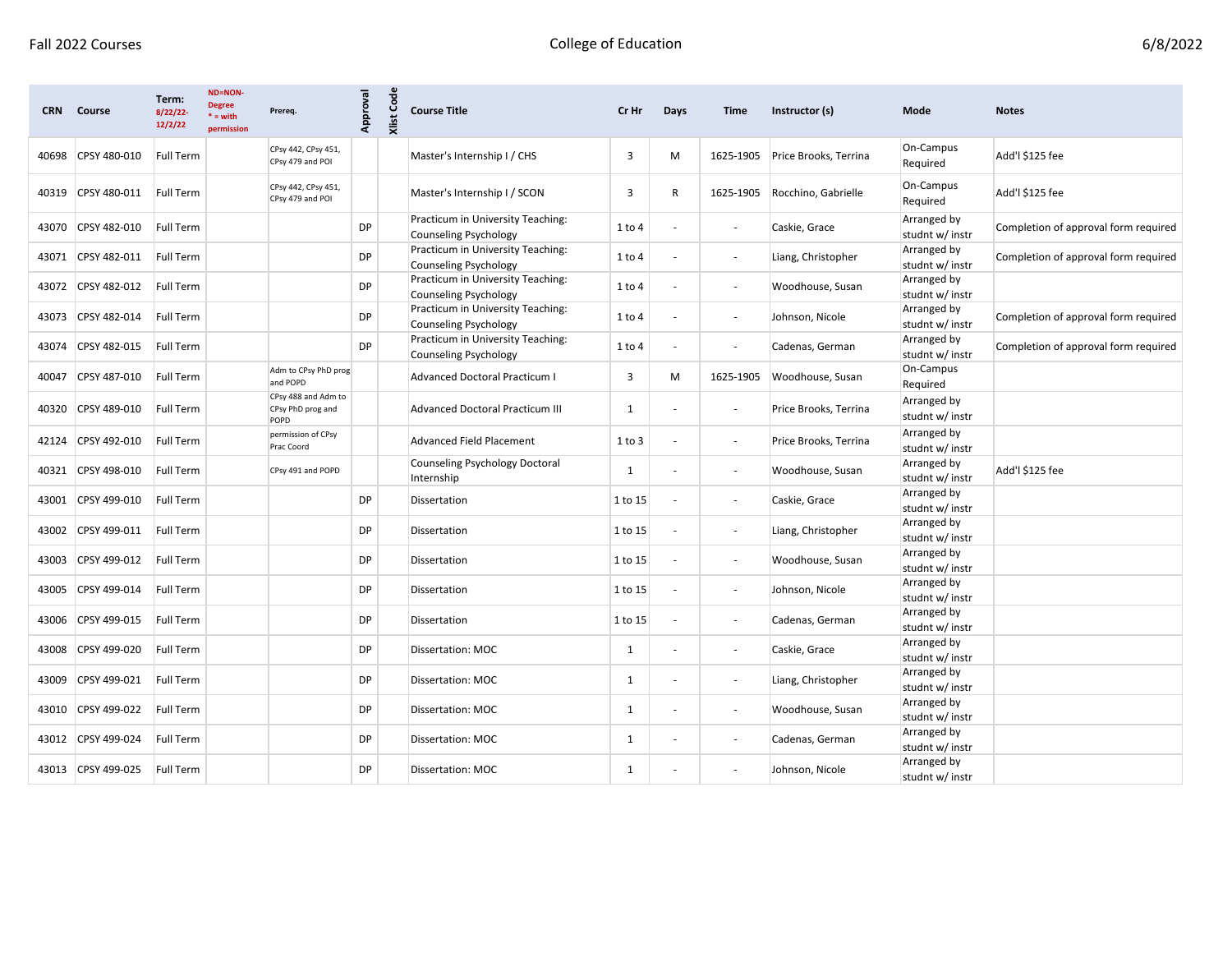| <b>CRN</b> | Course             | Term:<br>8/22/22-<br>12/2/22 | <b>ND=NON-</b><br><b>Degree</b><br>$* = with$<br>permission | Prereq.                           | Approval  | <b>Xlist Code</b> | <b>Course Title</b>                                                                           | Cr Hr          | <b>Days</b>              | Time                     | Instructor (s)                      | Mode                           | <b>Notes</b>                                                |
|------------|--------------------|------------------------------|-------------------------------------------------------------|-----------------------------------|-----------|-------------------|-----------------------------------------------------------------------------------------------|----------------|--------------------------|--------------------------|-------------------------------------|--------------------------------|-------------------------------------------------------------|
|            |                    |                              |                                                             |                                   |           |                   | <b>Educational Leadership</b>                                                                 |                |                          |                          |                                     |                                |                                                             |
| 40070      | <b>EDL 400-010</b> | <b>Full Term</b>             | <b>ND</b>                                                   |                                   |           |                   | Organizational Leadership and Change<br>Management                                            | 3              | R                        | 1625-1905                | Hochbein, Craig                     | On-Campus<br>Required          |                                                             |
|            | 41311 EDL 404-010  | <b>Full Term</b>             |                                                             | Must be completed<br>with EDL 414 |           |                   | The Principalship I                                                                           | 3              | W                        | 1915-2155                | Martin, Beverly                     | On-Campus<br>Required          |                                                             |
|            | 41412 EDL 404--011 | <b>Full Term</b>             |                                                             |                                   | <b>DP</b> |                   | The Principalship I                                                                           | 3              |                          | $\overline{\phantom{a}}$ | Drescher, Jon                       | Arranged by<br>studnt w/ instr | UPAL students only                                          |
| 41523      | EDL 408-010        | <b>Full Term</b>             |                                                             |                                   | DP        |                   | Central Office Internship I                                                                   | 2              |                          |                          | Wright, Maryanne;<br>Osborne, Brian | Arranged by<br>studnt w/ instr | Add'l \$225 fee                                             |
|            | 41312 EDL 414-010  | <b>Full Term</b>             |                                                             | Must be completed<br>with EDL 404 | DP        |                   | Principal Internship I                                                                        | 2              |                          | $\overline{\phantom{a}}$ | Martin, Beverly                     | Arranged by<br>studnt w/ instr | Add'l \$225 fee                                             |
| 41704      | EDL 422-010        | Full Term                    |                                                             |                                   |           |                   | Curriculum Management for the School<br>Executive                                             | 3              |                          | $\blacksquare$           | Drescher, Jon                       | Arranged by<br>studnt w/ instr | UPAL students only                                          |
| 41314      | EDL 423-010        | <b>Full Term</b>             |                                                             |                                   |           |                   | Leading Inclusive Learning Systems                                                            | 3              | M                        | 1625-1905                | Beachum, Floyd                      | On-Campus<br>Required          | This course can be taken by M.Ed. and<br>doctoral students. |
|            | 41315 EDL 424-010  | <b>Full Term</b>             | <b>ND</b>                                                   |                                   |           |                   | Leadership: Self and Groups                                                                   | 3              | R                        | 1915-2155                | Hochbein, Craig                     | On-Campus<br>Required          | This course can be taken by M.Ed. and<br>doctoral students. |
| 41354      | EDL 425-010        | <b>Full Term</b>             | <b>ND</b>                                                   |                                   |           |                   | Leading and Managing Change                                                                   | 3              | M                        | 1915-2155                | Munoz, Pablo                        | On-Campus<br>Required          | This course can be taken by M.Ed. and<br>doctoral students. |
| 40502      | EDL 428-010        | Full Term                    |                                                             |                                   | <b>DP</b> |                   | Practicum in Supervision of Curriculum<br>and Instruction I                                   | $\overline{2}$ |                          |                          | Osborne, Brian; Wright,<br>Maryanne | Arranged by<br>studnt w/ instr |                                                             |
| 45082      | EDL 436-010        | <b>Full Term</b>             |                                                             |                                   |           |                   | <b>School District Governance: Planning</b><br>Policy, Ethics and Law                         | 3              | W                        | 1625-1905                | Osborne, Brian                      | On-Campus<br>Required          |                                                             |
| 40781      | EDL 470-010        | <b>Full Term</b>             | ND                                                          |                                   |           |                   | Doctoral Seminar I: Special Topics in<br><b>Educational Leadership</b>                        | 3              | M                        | 1625-1905                | Anderson, Kaitlin                   | On-Campus<br>Required          |                                                             |
|            | 42615 EDL 470-011  | <b>Full Term</b>             | <b>ND</b>                                                   |                                   |           |                   | Special Topics in Educational Leadership:<br>Leadership and Governance in Higher<br>Education | 3              | W                        | 1915-2155                | Simon, John                         | On-Campus<br>Required          |                                                             |
| 41875      | EDL 476-010        | Full Term                    |                                                             |                                   |           |                   | <b>School Resources Management</b>                                                            | 3              | $\mathsf{T}$             | 1915-2155                | Boccuti, Raymond                    | On-Campus<br>Required          |                                                             |
|            | 43076 EDL 482-010  | Full Term                    |                                                             |                                   | <b>DP</b> |                   | Practicum in University Teaching:<br><b>Educational Leadership</b>                            | 1 to 4         |                          | $\overline{\phantom{a}}$ | Beachum, Floyd                      | Arranged by<br>studnt w/ instr |                                                             |
| 43077      | <b>EDL 482-011</b> | Full Term                    |                                                             |                                   | DP        |                   | Practicum in University Teaching:<br><b>Educational Leadership</b>                            | 1 to 4         |                          | $\overline{\phantom{a}}$ | Hochbein, Craig                     | Arranged by<br>studnt w/ instr |                                                             |
|            | 43078 EDL 482-013  | <b>Full Term</b>             |                                                             |                                   | <b>DP</b> |                   | Practicum in University Teaching:<br><b>Educational Leadership</b>                            | 1 to 4         | $\blacksquare$           | $\overline{\phantom{a}}$ | Anderson, Kaitlin                   | Arranged by<br>studnt w/ instr |                                                             |
| 43079      | EDL 482-014        | <b>Full Term</b>             |                                                             |                                   | DP        |                   | Practicum in University Teaching:<br>Educational Leadership                                   | 1 to 4         |                          | $\overline{\phantom{a}}$ | Drescher, Jon                       | Arranged by<br>studnt w/ instr |                                                             |
|            | 41246 EDL 489-010  | Full Term                    |                                                             |                                   | <b>DP</b> |                   | Doctoral Seminar in School<br>Administration                                                  | 3              | W                        |                          | 1625-1905 Anderson, Kaitlin         | On-Campus<br>Required          | This course is for doctoral students<br>only.               |
|            | 43043 EDL 499-010  | Full Term                    |                                                             |                                   | DP        |                   | Dissertation                                                                                  | 1 to 15        | $\blacksquare$           | $\sim$                   | Beachum, Floyd                      | Arranged by<br>studnt w/ instr |                                                             |
|            | 43044 EDL 499-011  | <b>Full Term</b>             |                                                             |                                   | <b>DP</b> |                   | Dissertation                                                                                  | 1 to 15        | $\overline{\phantom{a}}$ | $\sim$                   | Hochbein, Craig                     | Arranged by<br>studnt w/ instr |                                                             |
|            | 43045 EDL 499-013  | Full Term                    |                                                             |                                   | <b>DP</b> |                   | Dissertation                                                                                  | 1 to 15        | $\sim$                   | $\sim$                   | Anderson, Kaitlin                   | Arranged by<br>studnt w/ instr |                                                             |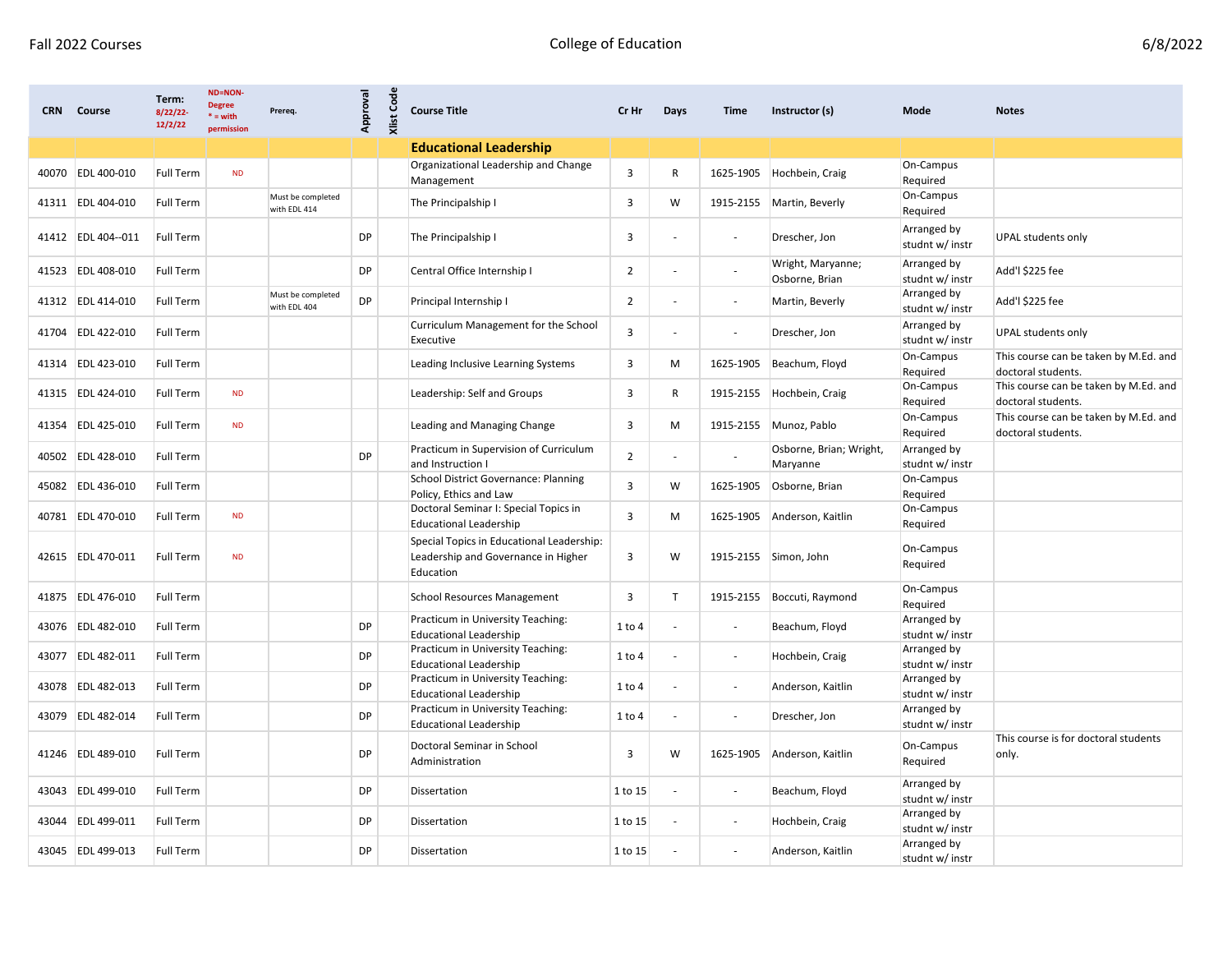| 6/8/2022 |
|----------|
|----------|

| <b>CRN</b> | Course                       | Term:<br>8/22/22<br>12/2/22 | <b>ND=NON-</b><br><b>Degree</b><br>$* = with$<br>permission | Prereq. | Approval  | Š<br>Xlist | <b>Course Title</b>                             | Cr Hr   | Days | <b>Time</b>              | Instructor (s)                   | Mode                           | <b>Notes</b>       |
|------------|------------------------------|-----------------------------|-------------------------------------------------------------|---------|-----------|------------|-------------------------------------------------|---------|------|--------------------------|----------------------------------|--------------------------------|--------------------|
|            | 43046 EDL 499-014            | Full Term                   |                                                             |         | DP        |            | Dissertation                                    | 1 to 15 |      | $\overline{\phantom{a}}$ | Drescher, Jon                    | Arranged by<br>studnt w/ instr |                    |
| 43047      | EDL 499-020                  | <b>Full Term</b>            |                                                             |         | DP        |            | Dissertation: MOC                               |         |      | $\overline{\phantom{a}}$ | Beachum, Floyd                   | Arranged by<br>studnt w/ instr |                    |
|            | 43048 EDL 499-021            | <b>Full Term</b>            |                                                             |         | DP        |            | Dissertation: MOC                               |         |      | $\overline{\phantom{a}}$ | Hochbein, Craig                  | Arranged by<br>studnt w/ instr |                    |
|            | 43049 EDL 499-023            | Full Term                   |                                                             |         | <b>DP</b> |            | Dissertation: MOC                               |         |      | $\overline{\phantom{a}}$ | Anderson, Kaitlin                | Arranged by<br>studnt w/ instr |                    |
|            | 40466 EDL 499-024            | Full Term                   |                                                             |         | DP        |            | Dissertation: MOC                               |         |      | $\overline{\phantom{a}}$ | Drescher, Jon                    | Arranged by<br>studnt w/ instr |                    |
| 41829      | <b>EDUC 493-010</b>          | <b>Full Term</b>            |                                                             |         | DP        |            | Internship in: Educational Leadership -<br>UPAL | 1 to 6  |      | $\overline{\phantom{a}}$ | Drescher, Jon; Osborne,<br>Brian | Arranged by<br>studnt w/ instr | UPAL students only |
|            |                              |                             |                                                             |         |           |            | Independent Study in: Educational               |         |      |                          |                                  | Arranged by                    |                    |
|            | 42961 EDUC 495-010 Full Term |                             |                                                             |         | <b>DP</b> |            | Leadership                                      | 1 to 6  |      | $\overline{\phantom{a}}$ | Beachum, Floyd                   | studnt w/ instr                |                    |
|            |                              |                             |                                                             |         |           |            | Independent Study in: Educational               |         |      |                          |                                  | Arranged by                    |                    |
|            | 42962 EDUC 495-011 Full Term |                             |                                                             |         | DP        |            | Leadership                                      | 1 to 6  |      | $\overline{\phantom{a}}$ | Hochbein, Craig                  | studnt w/ instr                |                    |
|            |                              |                             |                                                             |         |           |            | Independent Study in: Educational               |         |      |                          |                                  | Arranged by                    |                    |
|            | 42963 EDUC 495-012 Full Term |                             |                                                             |         | DP        |            | Leadership                                      | 1 to 6  |      | $\overline{\phantom{a}}$ | Osborne, Brian                   | studnt w/ instr                |                    |
|            |                              |                             |                                                             |         |           |            | Independent Study in: Educational               |         |      |                          |                                  | Arranged by                    |                    |
| 42964      | EDUC 495-013 Full Term       |                             |                                                             |         | DP        |            | Leadership                                      | 1 to 6  |      | $\overline{\phantom{a}}$ | Anderson, Kaitlin                | studnt w/ instr                |                    |
|            |                              |                             |                                                             |         |           |            | Independent Study in: Educational               |         |      |                          |                                  | Arranged by                    |                    |
|            | 40333 EDUC 495-014 Full Term |                             |                                                             |         | DP        |            | Leadership                                      | 1 to 6  |      | $\overline{\phantom{a}}$ | Drescher, Jon                    | studnt w/ instr                |                    |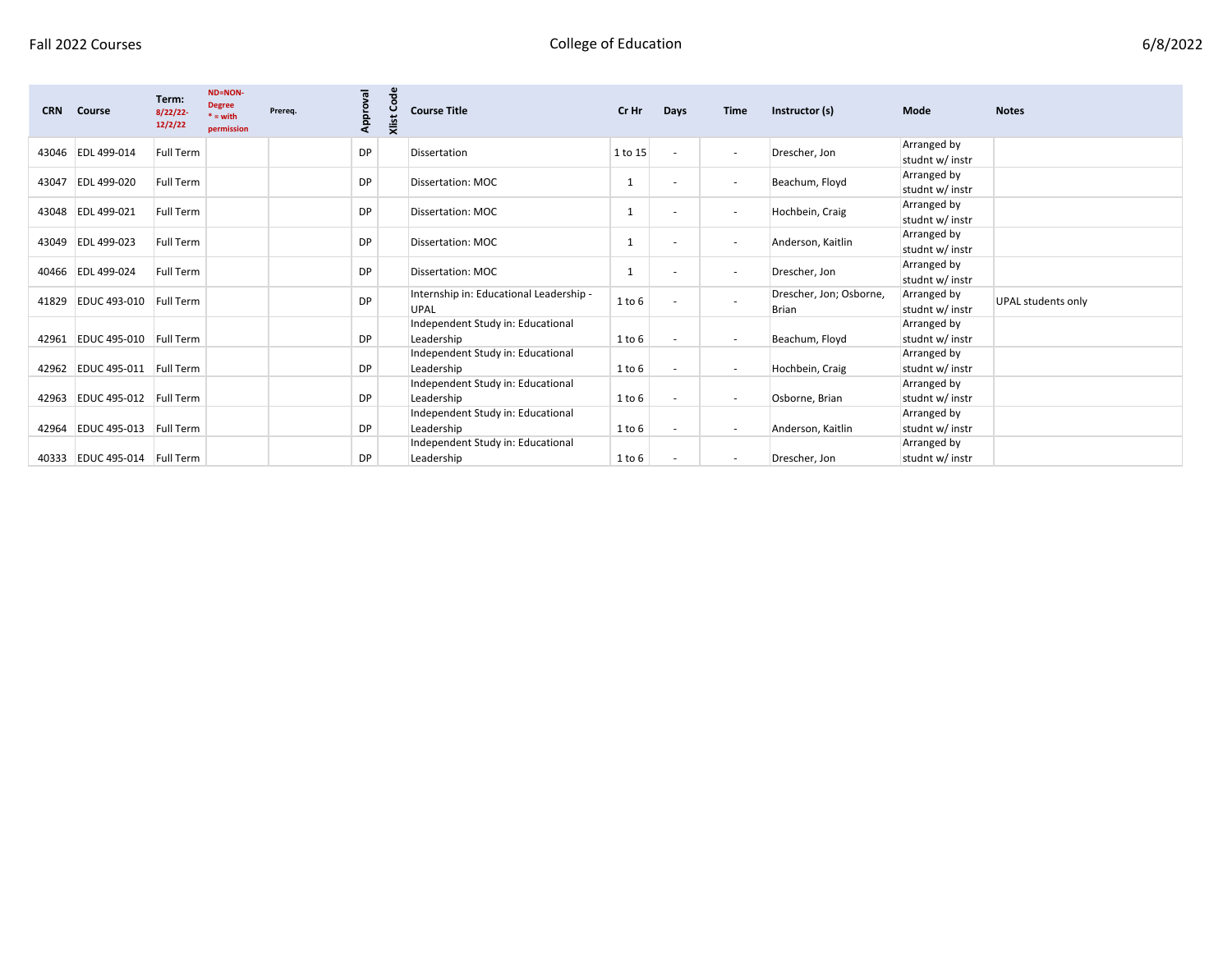| <b>CRN</b> | Course                       | Term:<br>8/22/22<br>12/2/22 | <b>ND=NON-</b><br><b>Degree</b><br>$* = with$<br>permission | Prereq.               | Approval | <b>Xlist Code</b> | <b>Course Title</b>                                            | Cr Hr      | Days                     | Time                     | Instructor (s)              | Mode                           | <b>Notes</b>                                                                                   |
|------------|------------------------------|-----------------------------|-------------------------------------------------------------|-----------------------|----------|-------------------|----------------------------------------------------------------|------------|--------------------------|--------------------------|-----------------------------|--------------------------------|------------------------------------------------------------------------------------------------|
|            |                              |                             |                                                             |                       |          |                   | <b>School Psychology</b>                                       |            |                          |                          |                             |                                |                                                                                                |
|            | 40259 SCHP 402-010           | Full Term                   | <b>ND</b>                                                   |                       | DP       |                   | <b>Applied Behavior Analysis</b>                               | 3          | $\mathsf{T}$             |                          | 1915-2155   Moulton, Lauren | Remote<br>Synchronous          | Online Course.<br>Open to ND students enrolled in the<br>Behavior Analysis Certificate Program |
|            | 40260 SCHP 404-010           | <b>Full Term</b>            | <b>ND</b>                                                   |                       |          |                   | Introduction to School Psychology                              | 3          | $\mathsf{T}$             | 1625-1905                | Hojnoski, Robin             | On-Campus<br>Required          |                                                                                                |
|            | 40740 SCHP 407-010           | Full Term                   |                                                             | POI                   |          |                   | Crisis Management in the Schools                               | 3          | M                        | 1915-2155 Kelly, Kevin   |                             | On-Campus<br>Required          |                                                                                                |
| 42469      | SCHP 418-010                 | <b>Full Term</b>            |                                                             |                       |          |                   | Children in Context: Family, School, and<br>Community          | 3          | R                        | 1625-1905                | Manz, Patricia              | On-Campus<br>Required          | n                                                                                              |
| 43710      | SCHP 423-010                 | Full Term                   |                                                             | POI                   |          |                   | Social-Emotional and Behavioral<br>Assessment and Intervention | 3          | R                        | 1625-1905                | Bomgardner, Georgia         | On-Campus<br>Required          |                                                                                                |
| 42617      | SCHP 425-010                 | Full Term                   |                                                             | SchP 402, SchP 423    |          |                   | Academic Assessment and Intervention                           | 3          | $\mathsf{T}$             | 0950-1230                | Van Norman, Ethan           | On-Campus<br>Required          |                                                                                                |
| 43061      | SCHP 434-010                 | <b>Full Term</b>            |                                                             |                       | DP       |                   | Applied Research Practicum                                     | 1 to 3     |                          | $\blacksquare$           | Hojnoski, Robin             | Arranged by<br>studnt w/ instr |                                                                                                |
|            | 43062 SCHP 434-011           | <b>Full Term</b>            |                                                             |                       | DP       |                   | Applied Research Practicum                                     | 1 to 3     |                          | $\overline{\phantom{a}}$ | DuPaul, George              | Arranged by<br>studnt w/ instr |                                                                                                |
| 43063      | SCHP 434-012                 | <b>Full Term</b>            |                                                             |                       | DP       |                   | Applied Research Practicum                                     | 1 to 3     | $\overline{\phantom{a}}$ | $\overline{\phantom{a}}$ | Manz, Patricia              | Arranged by<br>studnt w/ instr |                                                                                                |
| 43064      | SCHP 434-013                 | Full Term                   |                                                             |                       | DP       |                   | Applied Research Practicum                                     | 1 to 3     | $\overline{\phantom{a}}$ | $\overline{\phantom{a}}$ | Cole, Christine             | Arranged by<br>studnt w/ instr |                                                                                                |
| 43065      | SCHP 434-014                 | Full Term                   |                                                             |                       | DP       |                   | Applied Research Practicum                                     | 1 to 3     | $\overline{\phantom{a}}$ | $\overline{\phantom{a}}$ | Dever, Bridget              | Arranged by<br>studnt w/ instr |                                                                                                |
| 40373      | SCHP 434-015                 | Full Term                   |                                                             |                       | DP       |                   | Applied Research Practicum                                     | 1 to 3     | $\overline{\phantom{a}}$ | $\overline{\phantom{a}}$ | Van Norman, Ethan           | Arranged by<br>studnt w/ instr |                                                                                                |
| 42618      | SCHP 435-010                 | <b>Full Term</b>            |                                                             | Co-requisite SchP 425 |          |                   | School-based Practicum                                         | 1 to 3     | $\overline{\phantom{a}}$ | $\overline{\phantom{a}}$ | Sanchez, Lourdes            | Arranged by<br>studnt w/ instr |                                                                                                |
| 41879      | SCHP 436-010                 | Full Term                   |                                                             | POI                   |          |                   | Specialized Practicum in School<br>Psychology: Supervision     | 1 to 3     | $\overline{\phantom{a}}$ | $\overline{\phantom{a}}$ | Sanchez, Lourdes            | Arranged by<br>studnt w/ instr |                                                                                                |
| 44909      | SCHP 438-010                 | Full Term                   |                                                             |                       |          |                   | Health/Pediatric Psychology                                    | 3          | $\mathsf{T}$             | 1625-1905                | DuPaul, George              | On-Campus<br>Required          |                                                                                                |
| 40337      | SCHP 442-010                 | <b>Full Term</b>            |                                                             |                       |          |                   | Doctoral Practicum in School Psychology                        | 1 to 6     |                          | $\overline{\phantom{a}}$ | Sanchez, Lourdes            | Arranged by<br>studnt w/ instr |                                                                                                |
|            | 43180 SCHP 442-011           | Full Term                   |                                                             |                       |          |                   | Doctoral Practicum in School Psychology                        | 1 to 6     |                          | $\overline{\phantom{a}}$ | Sanchez, Lourdes            | Arranged by<br>studnt w/ instr |                                                                                                |
| 40995      | SCHP 443-010                 | Full Term                   |                                                             |                       |          |                   | Certification Internship                                       | 1 to 6     |                          | $\overline{\phantom{a}}$ | Sanchez, Lourdes            | Arranged by<br>studnt w/ instr | Add'l \$125 fee                                                                                |
|            | 40338 SCHP 444-010 Full Term |                             |                                                             |                       |          |                   | Doctoral Internship                                            | 1 to 6     |                          |                          | Sanchez, Lourdes            | Arranged by<br>studnt w/ instr | Add'l \$125 fee                                                                                |
|            | 43080 SCHP 482-010           | Full Term                   |                                                             |                       | DP       |                   | Practicum in University Teaching: School<br>Psychology         | $1$ to $4$ |                          | $\overline{\phantom{a}}$ | Hojnoski, Robin             | Arranged by<br>studnt w/ instr |                                                                                                |
|            | 43081 SCHP 482-011 Full Term |                             |                                                             |                       | DP       |                   | Practicum in University Teaching: School<br>Psychology         | 1 to 4     | $\overline{\phantom{a}}$ | $\overline{\phantom{a}}$ | Manz, Patricia              | Arranged by<br>studnt w/ instr |                                                                                                |
|            | 43082 SCHP 482-012 Full Term |                             |                                                             |                       | DP       |                   | Practicum in University Teaching: School<br>Psychology         | $1$ to $4$ |                          | $\overline{\phantom{a}}$ | DuPaul, George              | Arranged by<br>studnt w/ instr |                                                                                                |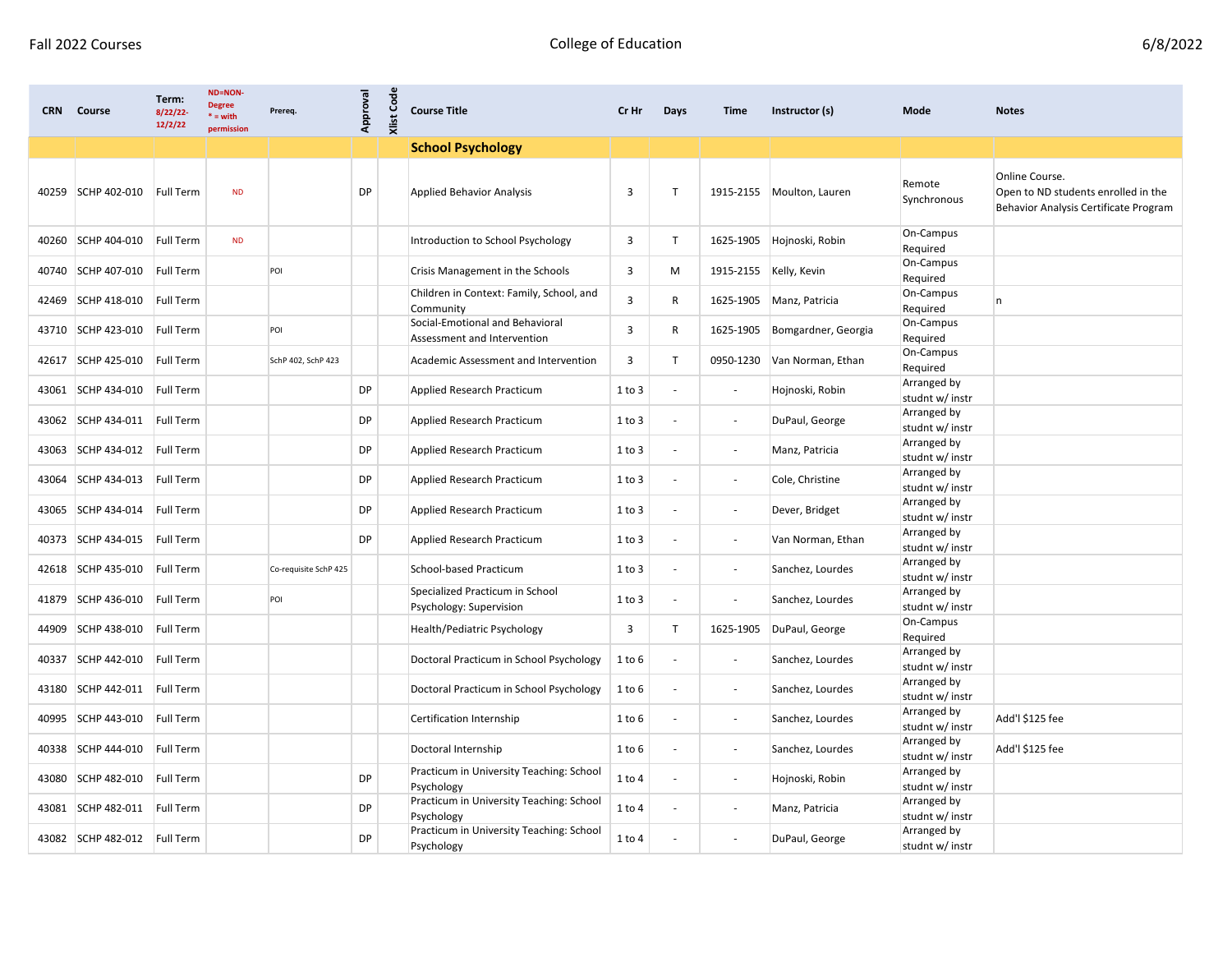| 6/8/2022 |  |
|----------|--|
|          |  |

| <b>CRN</b> | Course                       | Term:<br>8/22/22<br>12/2/22 | <b>ND=NON-</b><br><b>Degree</b><br>$* = with$<br>permission | Prereq. | Code<br>Approval<br>Xlist | <b>Course Title</b>                                    | Cr Hr        | Days                     | <b>Time</b>              | Instructor (s)    | Mode                                          | <b>Notes</b> |
|------------|------------------------------|-----------------------------|-------------------------------------------------------------|---------|---------------------------|--------------------------------------------------------|--------------|--------------------------|--------------------------|-------------------|-----------------------------------------------|--------------|
| 43083      | SCHP 482-013                 | <b>Full Term</b>            |                                                             |         | DP                        | Practicum in University Teaching: School<br>Psychology | $1$ to $4$   |                          | $\overline{\phantom{a}}$ | Cole, Christine   | Arranged by<br>studnt w/ instr                |              |
| 43084      | SCHP 482-014                 | Full Term                   |                                                             |         | DP                        | Practicum in University Teaching: School<br>Psychology | $1$ to $4$   |                          | $\overline{\phantom{a}}$ | Dever, Bridget    | Arranged by<br>studnt w/ instr                |              |
|            | 42175 SCHP 482-015           | Full Term                   |                                                             |         | DP                        | Practicum in University Teaching: School<br>Psychology | $1$ to $4$   |                          | $\blacksquare$           | Van Norman, Ethan | Arranged by<br>studnt w/ instr                |              |
|            | 43130 SCHP 499-010           | Full Term                   |                                                             |         | DP                        | Dissertation                                           | 1 to 15      |                          | $\overline{\phantom{a}}$ | Hojnoski, Robin   | Arranged by<br>studnt w/ instr                |              |
| 43127      | SCHP 499-011                 | Full Term                   |                                                             |         | DP                        | Dissertation                                           | 1 to 15      |                          | $\sim$                   | Manz, Patricia    | Arranged by<br>studnt w/ instr                |              |
| 40339      | SCHP 499-012                 | Full Term                   |                                                             |         | DP                        | Dissertation                                           | 1 to 15      | $\overline{\phantom{a}}$ | $\overline{\phantom{a}}$ | DuPaul, George    | Arranged by<br>studnt w/ instr                |              |
|            | 43129 SCHP 499-013           | Full Term                   |                                                             |         | DP                        | Dissertation                                           | 1 to 15      | $\sim$                   | $\overline{\phantom{a}}$ | Cole, Christine   | Arranged by<br>studnt w/ instr                |              |
| 43126      | SCHP 499-014                 | Full Term                   |                                                             |         | DP                        | Dissertation                                           | 1 to 15      |                          | $\overline{\phantom{a}}$ | Dever, Bridget    | Arranged by<br>studnt w/ instr                |              |
|            | 43128 SCHP 499-015           | Full Term                   |                                                             |         | DP                        | Dissertation                                           | 1 to 15      |                          | $\blacksquare$           | Van Norman, Ethan | Arranged by<br>studnt w/ instr                |              |
| 40469      | SCHP 499-020                 | Full Term                   |                                                             |         | DP                        | Dissertation: MOC                                      | 1            | $\blacksquare$           | $\blacksquare$           | Hojnoski, Robin   | Arranged by<br>studnt w/ instr                |              |
| 43133      | SCHP 499-021                 | Full Term                   |                                                             |         | DP                        | Dissertation: MOC                                      | 1            |                          |                          | Manz, Patricia    | Arranged by<br>studnt w/ instr                |              |
|            | 43135 SCHP 499-022           | Full Term                   |                                                             |         | DP                        | Dissertation: MOC                                      | 1            |                          | $\overline{\phantom{a}}$ | DuPaul, George    | Arranged by<br>studnt w/ instr<br>Arranged by |              |
|            | 43132 SCHP 499-023           | Full Term                   |                                                             |         | <b>DP</b>                 | Dissertation: MOC                                      | $\mathbf{1}$ |                          | $\blacksquare$           | Dever, Bridget    | studnt w/ instr<br>Arranged by                |              |
| 43131      | SCHP 499-024                 | Full Term                   |                                                             |         | DP                        | Dissertation: MOC                                      | 1            |                          | $\blacksquare$           | Van Norman, Ethan | studnt w/ instr<br>Arranged by                |              |
| 43134      | SCHP 499-025                 | Full Term                   |                                                             |         | DP                        | Dissertation: MOC                                      | $\mathbf{1}$ |                          | $\blacksquare$           | Cole, Christine   | studnt w/ instr<br>Arranged by                |              |
|            | 42958 EDUC 495-021 Full Term |                             |                                                             |         | DP                        | Independent Study in: School Psychology   1 to 6       |              | $\overline{\phantom{a}}$ | $\overline{\phantom{a}}$ | Hojnoski, Robin   | studnt w/ instr<br>Arranged by                |              |
|            | 42960 EDUC 495-022 Full Term |                             |                                                             |         | DP                        | Independent Study in: School Psychology   1 to 6       |              | $\blacksquare$           | $\blacksquare$           | Manz, Patricia    | studnt w/ instr<br>Arranged by                |              |
| 42959      | EDUC 495-023 Full Term       |                             |                                                             |         | DP                        | Independent Study in: School Psychology                | 1 to 6       | $\overline{\phantom{a}}$ | $\blacksquare$           | Dever, Bridget    | studnt w/ instr<br>Arranged by                |              |
|            | 40335 EDUC 495-024 Full Term |                             |                                                             |         | DP                        | Independent Study in: School Psychology   1 to 6       |              | $\sim$                   | $\sim$                   | Cole, Christine   | studnt w/ instr<br>Arranged by                |              |
| 42957      | EDUC 495-025 Full Term       |                             |                                                             |         | DP                        | Independent Study in: School Psychology   1 to 6       |              | $\overline{\phantom{a}}$ | $\blacksquare$           | DuPaul, George    | studnt w/ instr<br>Arranged by                |              |
|            | 43038 EDUC 495-026 Full Term |                             |                                                             |         | DP                        | Independent Study in: School Psychology   1 to 6       |              |                          | $\overline{\phantom{a}}$ | Van Norman, Ethan | studnt w/ instr                               |              |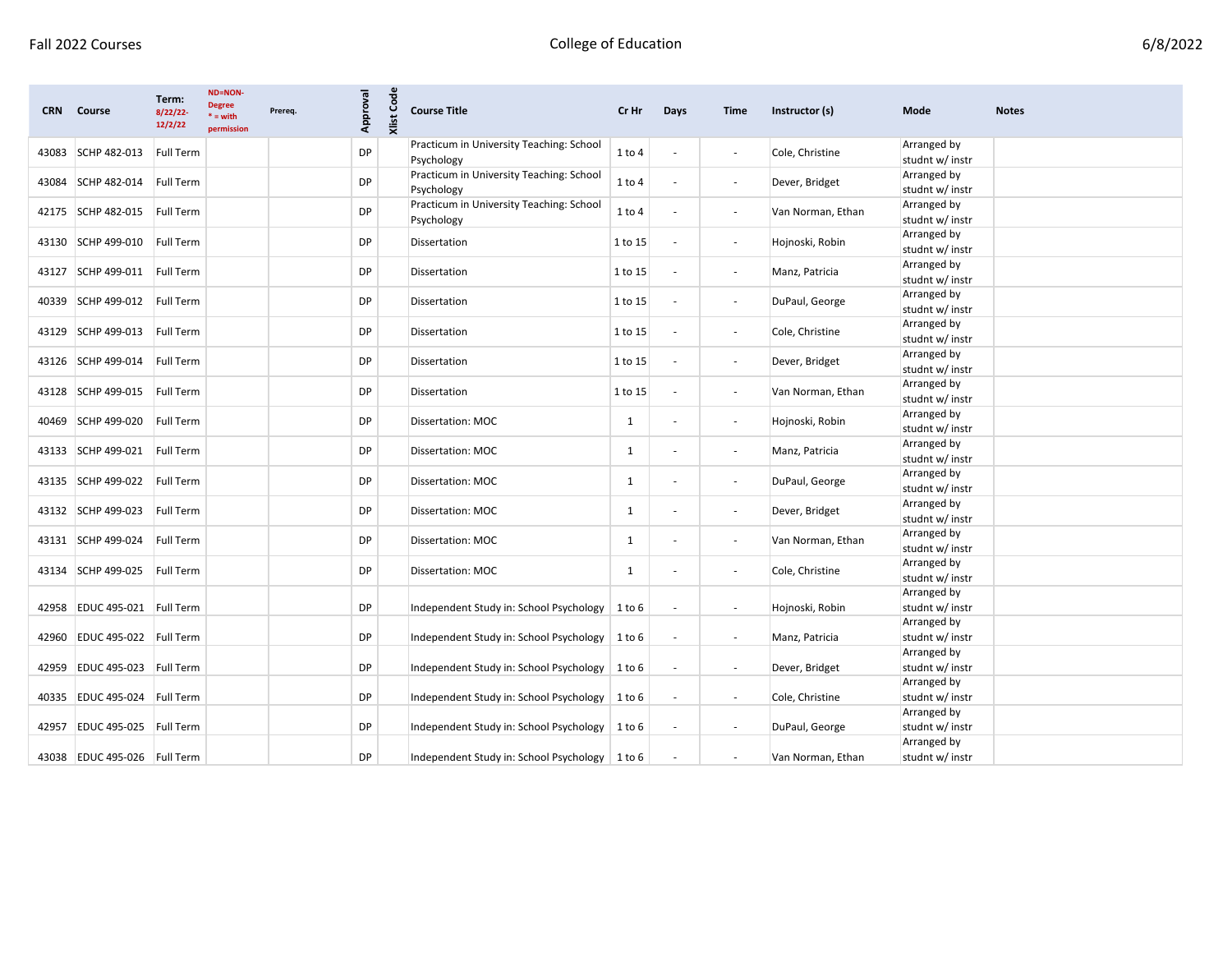| <b>CRN</b> | Course                       | Term:<br>8/22/22<br>12/2/22 | ND=NON-<br><b>Degree</b><br>$* = with$<br>permission | Prereq.                                   | Approval  | <b>Xlist Code</b> | <b>Course Title</b>                                                            | Cr Hr          | Days                     | Time                     | Instructor (s)    | Mode                           | <b>Notes</b>         |
|------------|------------------------------|-----------------------------|------------------------------------------------------|-------------------------------------------|-----------|-------------------|--------------------------------------------------------------------------------|----------------|--------------------------|--------------------------|-------------------|--------------------------------|----------------------|
|            |                              |                             |                                                      |                                           |           |                   | <b>Special Education</b>                                                       |                |                          |                          |                   |                                |                      |
| 40470      | SPED 332-010                 | <b>Full Term</b>            | $ND^*$                                               |                                           |           |                   | Introduction to Inclusion and Exceptional<br>Education                         | 3              | М                        | 1625-1905                | Sharp, Emily      | On-Campus<br>Required          |                      |
| 42485      | SPED 402-010                 | Full Term                   | <b>ND</b>                                            |                                           |           | JX                | <b>Applied Behavior Analysis</b>                                               | 3              |                          |                          | Harris, Todd      | Remote<br>Asynchronous         | <b>Online Course</b> |
| 41601      | SPED 404-010                 | <b>Full Term</b>            |                                                      |                                           |           | AB                | Cultural and Linguistic Diversity                                              | 3              | М                        | 1625-1905                | Nikolov, Lensi    | On-Campus<br>Required          |                      |
| 41603      | SPED 409-010                 | <b>Full Term</b>            | $ND^*$                                               |                                           |           | AC                | K-12 Classroom Environment and<br>Management                                   | $\overline{3}$ | W                        | 1625-1905                | Kelly, Samantha   | On-Campus<br>Required          |                      |
| 42488      | SPED 409-011                 | <b>Full Term</b>            | $ND^*$                                               |                                           |           | JY                | K-12 Classroom Environment and<br>Management                                   | 3              |                          |                          | McElrath, Kelly   | Remote<br>Asynchronous         | <b>Online Course</b> |
| 40265      | SPED 418-010                 | Full Term                   | $ND^*$                                               |                                           |           | HL.               | Alternative Curricular Approaches                                              | 3              |                          | $\overline{\phantom{a}}$ | Whitfield, Mary   | Remote<br>Asynchronous         | <b>Online Course</b> |
| 40266      | SPED 419-010                 | <b>Full Term</b>            |                                                      |                                           |           |                   | Intensive Intervention in Reading                                              | 3              | R                        | 1625-1905                | Lindstrom, Esther | On-Campus<br>Required          |                      |
| 43066      | SPED 434-010                 | Full Term                   |                                                      |                                           | DP        |                   | Applied Research Practicum                                                     | 1 to 3         |                          | $\overline{\phantom{a}}$ | Morin, Kristi     | Arranged by<br>studnt w/ instr |                      |
| 43067      | SPED 434-011                 | Full Term                   |                                                      |                                           | DP        |                   | Applied Research Practicum                                                     | 1 to 3         |                          | $\overline{\phantom{a}}$ | Kern, Lee         | Arranged by<br>studnt w/ instr |                      |
| 43068      | SPED 434-012                 | Full Term                   |                                                      |                                           | DP        |                   | Applied Research Practicum                                                     | 1 to 3         |                          | $\overline{\phantom{a}}$ | Dennis, Minyi     | Arranged by<br>studnt w/ instr |                      |
| 43069      | SPED 434-013                 | Full Term                   |                                                      |                                           | DP        |                   | Applied Research Practicum                                                     | 1 to 3         |                          | $\blacksquare$           | Lindstrom, Esther | Arranged by<br>studnt w/ instr |                      |
| 44437      | SPED 434-015                 | Full Term                   |                                                      |                                           | <b>DP</b> |                   | Applied Research Practicum                                                     | 1 to 3         |                          | $\overline{\phantom{a}}$ | Kangas, Sara      | Arranged by<br>studnt w/ instr |                      |
| 41522      | SPED 442-010                 | Full Term                   |                                                      | POPD                                      |           | <b>AD</b>         | General Education and Special Education<br><b>Student Teaching and Seminar</b> | 4              | T                        | 1625-1905                | Kern, Lee         | On-Campus<br>Required          | Add'l \$425.00 fee   |
|            | 44436 SPED 443-010           | Full Term                   |                                                      |                                           |           |                   | Special Education Student Teaching and<br>Seminar                              | 3              | T                        | 1625-1905                | Kern, Lee         | On-Campus<br>Required          | Add'l \$ 300 fee     |
| 40996      | SPED 452-010                 | <b>Full Term</b>            |                                                      |                                           |           |                   | Assessment in Special Education                                                | 3              | T                        | 1625-1905                | Dennis, Minyi     | On-Campus<br>Required          |                      |
| 41070      | SPED 465-010                 | <b>Full Term</b>            |                                                      | SpEd 332, adm to<br>SpEd doc prog, or POI | DP        |                   | Advanced Inclusionary Practices in K-12                                        | 3              | T.                       | 1625-1905                | Helman, Amanda    | On-Campus<br>Required          |                      |
|            | 41607 SPED 465-011           | Full Term                   |                                                      | SpEd 332, adm to<br>SpEd doc prog, or POI | DP        |                   | Advanced Inclusionary Practices in K-12                                        | 3              | R                        | 1625-1905                | Morin, Kristi     | On-Campus<br>Required          |                      |
|            | 43085 SPED 482-010           | Full Term                   |                                                      |                                           | <b>DP</b> |                   | Practicum in University Teaching: Special<br>Education                         | 1 to 4         |                          | $\overline{\phantom{a}}$ | Morin, Kristi     | Arranged by<br>studnt w/ instr |                      |
|            | 43086 SPED 482-011 Full Term |                             |                                                      |                                           | <b>DP</b> |                   | Practicum in University Teaching: Special<br>Education                         | 1 to 4         |                          |                          | Kern, Lee         | Arranged by<br>studnt w/ instr |                      |
|            | 43087 SPED 482-012 Full Term |                             |                                                      |                                           | DP        |                   | Practicum in University Teaching: Special<br>Education                         | $1$ to $4$     | $\overline{\phantom{a}}$ | $\overline{\phantom{a}}$ | Dennis, Minyi     | Arranged by<br>studnt w/ instr |                      |
|            | 43088 SPED 482-013           | Full Term                   |                                                      |                                           | DP        |                   | Practicum in University Teaching: Special<br>Education                         | 1 to 4         |                          | $\overline{\phantom{a}}$ | Lindstrom, Esther | Arranged by<br>studnt w/ instr |                      |
|            | 44435 SPED 482-015           | Full Term                   |                                                      |                                           | DP        |                   | Practicum in University Teaching: Special<br>Education                         | 1 to 4         | $\overline{\phantom{a}}$ | $\overline{\phantom{a}}$ | Kangas, Sara      | Arranged by<br>studnt w/ instr |                      |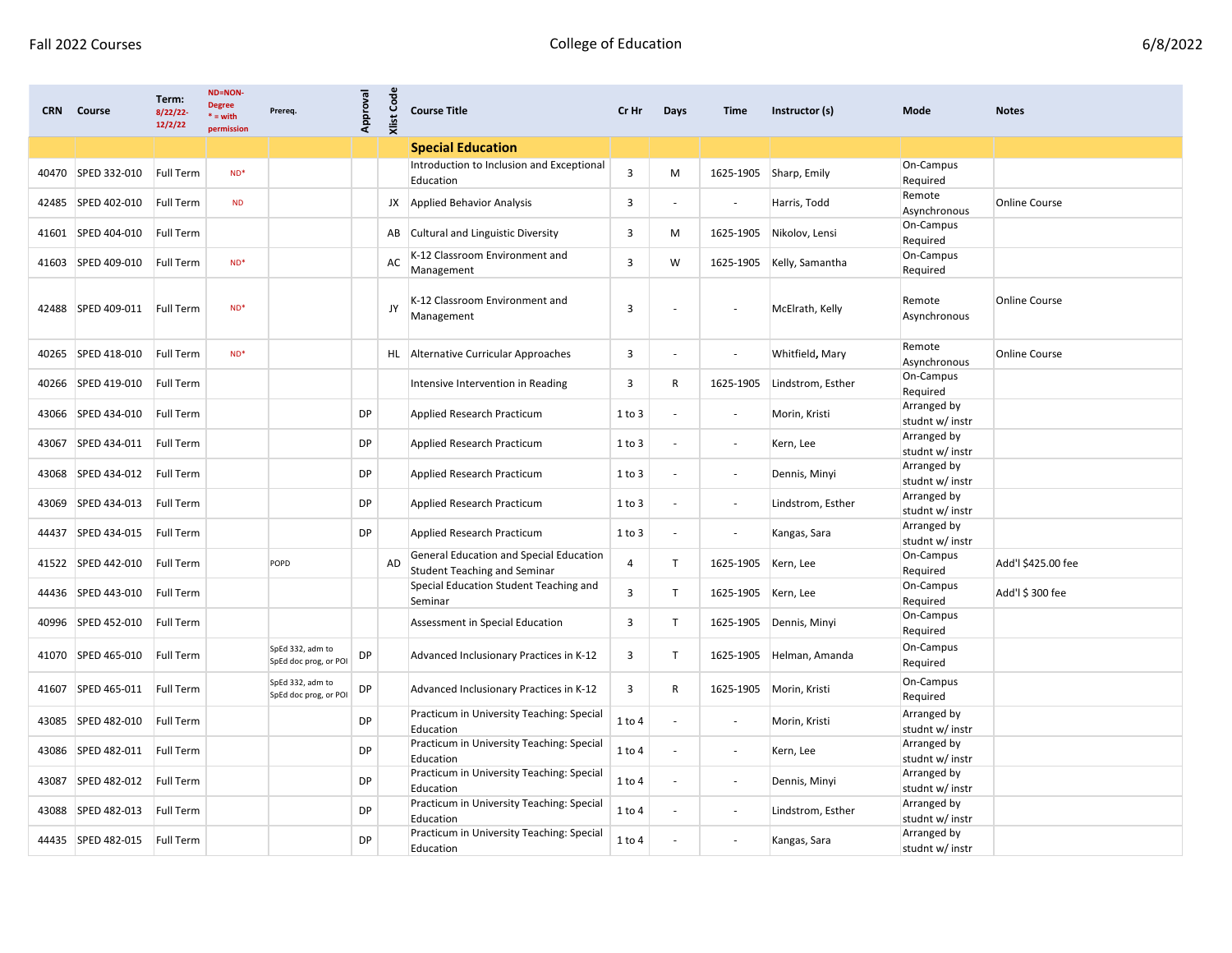| 6/8/2022 |
|----------|
|----------|

| <b>CRN</b> | Course                       | Term:<br>8/22/22<br>12/2/22 | <b>ND=NON-</b><br><b>Degree</b><br>$* = with$<br>permission | Prereq. | Approval  | Code<br>Xlist | <b>Course Title</b>                     | Cr Hr   | Days                     | <b>Time</b>              | Instructor (s)    | Mode                                          | <b>Notes</b> |
|------------|------------------------------|-----------------------------|-------------------------------------------------------------|---------|-----------|---------------|-----------------------------------------|---------|--------------------------|--------------------------|-------------------|-----------------------------------------------|--------------|
| 43089      | SPED 499-010                 | Full Term                   |                                                             |         | DP        |               | Dissertation                            | 1 to 15 | $\overline{\phantom{a}}$ | $\overline{\phantom{a}}$ | Morin, Kristi     | Arranged by<br>studnt w/ instr                |              |
|            | 43090 SPED 499-011           | Full Term                   |                                                             |         | <b>DP</b> |               | Dissertation                            | 1 to 15 | $\overline{\phantom{a}}$ | $\overline{\phantom{a}}$ | Lindstrom, Esther | Arranged by<br>studnt w/ instr                |              |
|            | 43091 SPED 499-012           | Full Term                   |                                                             |         | <b>DP</b> |               | Dissertation                            | 1 to 15 | $\overline{\phantom{a}}$ | $\sim$                   | Kern, Lee         | Arranged by<br>studnt w/ instr                |              |
|            | 43092 SPED 499-013           | Full Term                   |                                                             |         | <b>DP</b> |               | Dissertation                            | 1 to 15 |                          | $\overline{\phantom{a}}$ | Dennis, Minyi     | Arranged by<br>studnt w/ instr                |              |
|            | 43680 SPED 499-015           | Full Term                   |                                                             |         | <b>DP</b> |               | Dissertation                            | 1 to 15 | $\overline{\phantom{a}}$ | $\overline{\phantom{a}}$ | Kangas, Sara      | Arranged by<br>studnt w/ instr                |              |
|            | 43093 SPED 499-020           | Full Term                   |                                                             |         | <b>DP</b> |               | Dissertation: MOC                       | 1       |                          | $\overline{\phantom{a}}$ | Morin, Kristi     | Arranged by<br>studnt w/ instr                |              |
|            | 43094 SPED 499-021           | <b>Full Term</b>            |                                                             |         | <b>DP</b> |               | Dissertation: MOC                       | 1       |                          | $\overline{\phantom{a}}$ | Kern, Lee         | Arranged by<br>studnt w/ instr                |              |
|            | 43095 SPED 499-022           | Full Term                   |                                                             |         | <b>DP</b> |               | Dissertation: MOC                       | 1       |                          | $\overline{\phantom{a}}$ | Dennis, Minyi     | Arranged by<br>studnt w/ instr                |              |
|            | 43096 SPED 499-023           | Full Term                   |                                                             |         | DP        |               | Dissertation: MOC                       | 1       |                          | $\overline{\phantom{a}}$ | Lindstrom, Esther | Arranged by<br>studnt w/ instr                |              |
|            | 43681 SPED 499-025           | Full Term                   |                                                             |         | DP        |               | Dissertation: MOC                       | 1       |                          | $\overline{\phantom{a}}$ | Kangas, Sara      | Arranged by<br>studnt w/ instr<br>Arranged by |              |
|            | 42969 EDUC 495-030 Full Term |                             |                                                             |         | <b>DP</b> |               | Independent Study in: Special Education | 1 to 6  | $\overline{\phantom{a}}$ | $\overline{\phantom{a}}$ | Dennis, Minyi     | studnt w/ instr<br>Arranged by                |              |
| 42970      | EDUC 495-031 Full Term       |                             |                                                             |         | <b>DP</b> |               | Independent Study in: Special Education | 1 to 6  |                          | $\overline{\phantom{a}}$ | Lindstrom, Esther | studnt w/ instr<br>Arranged by                |              |
|            | 42971 EDUC 495-032 Full Term |                             |                                                             |         | <b>DP</b> |               | Independent Study in: Special Education | 1 to 6  | $\overline{\phantom{a}}$ | $\overline{\phantom{a}}$ | Kern, Lee         | studnt w/ instr<br>Arranged by                |              |
|            | 42972 EDUC 495-033 Full Term |                             |                                                             |         | <b>DP</b> |               | Independent Study in: Special Education | 1 to 6  | $\overline{\phantom{a}}$ | $\overline{\phantom{a}}$ | Morin, Kristi     | studnt w/ instr<br>Arranged by                |              |
|            | 40336 EDUC 495-034 Full Term |                             |                                                             |         | DP        |               | Independent Study in: Special Education | 1 to 6  |                          | $\overline{\phantom{a}}$ | Kangas, Sara      | studnt w/ instr                               |              |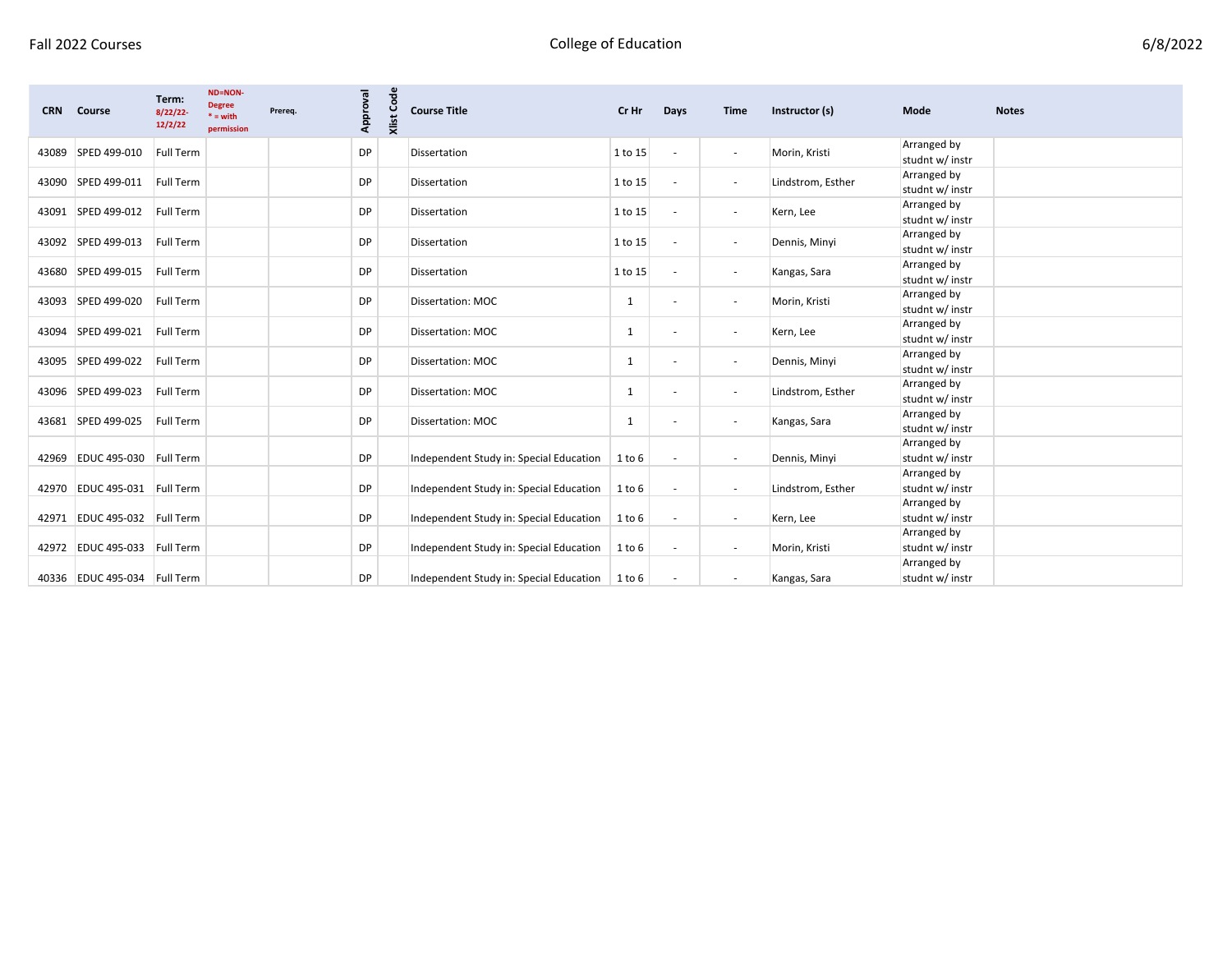| <b>CRN</b> | Course            | Term:<br>$8/22/22$ -<br>12/2/22 | <b>ND=NON-</b><br><b>Degree</b><br>$* = with$<br>permission | Prereq. | Approval  | Code<br>Xlist | <b>Course Title</b>                                                                                             | Cr Hr                   | Days                     | Time                     | Instructor (s)        | Mode                           | <b>Notes</b>         |
|------------|-------------------|---------------------------------|-------------------------------------------------------------|---------|-----------|---------------|-----------------------------------------------------------------------------------------------------------------|-------------------------|--------------------------|--------------------------|-----------------------|--------------------------------|----------------------|
|            |                   |                                 |                                                             |         |           |               | <b>Teaching, Learning and Technology</b>                                                                        |                         |                          |                          |                       |                                |                      |
| 41604      | TLT 401-010       | <b>Full Term</b>                | $ND^*$                                                      |         |           | AA            | Overview of Teaching and Learning                                                                               | $\mathbf{3}$            |                          |                          | Bodzin, Alec          | Remote<br>Asynchronous         | <b>Online Course</b> |
|            | 43712 TLT 401-011 | <b>Full Term</b>                | $ND^*$                                                      |         |           |               | Overview of Teaching and Learning                                                                               | 3                       |                          |                          | Bodzin, Alec          | Remote<br>Asynchronous         | <b>Online Course</b> |
| 43286      | TLT 402-010       | <b>Full Term</b>                |                                                             |         |           |               | Reading and Writing for Research<br>Publication                                                                 | 3                       | W                        | 1915-2155                | Sawyer, Laura         | On-Campus<br>Required          |                      |
|            | 41602 TLT 404-010 | Full Term                       |                                                             |         |           | AB            | Cultural and Linguistic Diversity                                                                               | 3                       | М                        | 1625-1905                | Nikolov, Lensi        | On-Campus<br>Required          |                      |
|            | 41355 TLT 407-010 | <b>Full Term</b>                | $ND^*$                                                      |         |           |               | Instructional Design for K-12 Classrooms                                                                        | 3                       | т                        | 1625-1905                | Heintzelman, Sara     | On-Campus<br>Required          |                      |
| 42487      | TLT 409-010       | <b>Full Term</b>                | $ND^*$                                                      |         |           | AC            | K-12 Classroom Environment and<br>Management                                                                    | 3                       | W                        | 1625-1905                | Kelly, Samantha       | On-Campus<br>Required          |                      |
|            | 41071 TLT 412-010 | <b>Full Term</b>                |                                                             |         |           |               | Social Studies in PreK through 4th Grade                                                                        | 3                       | М                        | 1915-2155                | Hammond, Thomas       | On-Campus<br>Required          |                      |
|            | 41072 TLT 426-010 | <b>Full Term</b>                |                                                             |         |           |               | Science in PreK through 4th Grade                                                                               | 3                       | W                        | 1915-2155 Smith, Eric    |                       | On-Campus<br>Required          |                      |
|            | 41356 TLT 432-010 | <b>Full Term</b>                |                                                             |         |           |               | Reading and Critical Thinking in Middle<br>Level and High School Education                                      | 3                       | W                        | 1625-1905                | Pisco, Emily          | On-Campus<br>Required          |                      |
|            | 41073 TLT 440-010 | <b>Full Term</b>                |                                                             | POPD    |           |               | Pre-professional Seminar                                                                                        | 3                       | T                        | 1625-1905                | Snyder, David         | On-Campus<br>Required          |                      |
|            | 44890 TLT 442-010 | <b>Full Term</b>                |                                                             | POPD    |           | AD            | General Education and Special Education<br><b>Student Teaching and Seminar</b>                                  | 4                       | T                        | 1625-1905                | Kern, Lee             | On-Campus<br>Required          | Add'l \$425.00 fee   |
| 41074      | TLT 444-010       | <b>Full Term</b>                |                                                             | POPD    |           | JQ            | General Education Student Teaching and<br>Seminar                                                               | 3                       | Т                        | 1625-1905                | Snyder, David         | On-Campus<br>Required          | Add'l \$525.00 fee   |
|            | 44433 TLT 444-011 | <b>Full Term</b>                |                                                             | POPD    |           | JQ            | General Education Student Teaching and<br>Seminar                                                               | 6                       | T                        | 1625-1905                | Snyder, David         | On-Campus<br>Required          | Add'l \$525.00 fee   |
|            | 44895 TLT 458-011 | <b>Full Term</b>                | <b>ND</b>                                                   |         |           |               | Introduction to Multimedia Programming<br>and Development                                                       | 3                       | R                        |                          | 1625-1905 Zheng, Juan | Remote<br>Synchronous          | <b>Online Course</b> |
|            | 44431 TLT 462-010 | Full term                       |                                                             |         |           |               | Introduction to Learning Analytics:<br>Special Topics in Development of Instr<br>Resources & Techs for Learning | 3                       | М                        | 1915-2155   Li, Shan     |                       | Remote<br>Synchronous          | <b>Online Course</b> |
|            | 44897 TLT 465-011 | <b>Full Term</b>                | <b>ND</b>                                                   |         |           | AF            | Design Thinking for Learning                                                                                    | 3                       | W                        | 1625-1905                | Pan, Zilong           | On-Campus<br>Required          |                      |
|            | 41872 TLT 470-010 | <b>Full Term</b>                | <b>ND</b>                                                   |         |           |               | Technology for Teaching and Learning                                                                            | 3                       | T.                       | 1625-1905                | Zundel, Evon          | Remote<br>Synchronous          | <b>Online Course</b> |
|            | 43105 TLT 482-010 | <b>Full Term</b>                |                                                             |         | DP        |               | Practicum in University Teaching:<br>Teaching, Learning & Technology                                            | 1 to 4                  |                          |                          | Bodzin, Alec          | Arranged by<br>studnt w/ instr |                      |
|            | 43107 TLT 482-012 | Full Term                       |                                                             |         | DP        |               | Practicum in University Teaching:<br>Teaching, Learning & Technology                                            | 1 to 4                  |                          |                          | Hammond, Thomas       | Arranged by<br>studnt w/ instr |                      |
|            | 43108 TLT 482-013 | Full Term                       |                                                             |         | <b>DP</b> |               | Practicum in University Teaching:<br>Teaching, Learning & Technology                                            | 1 to 4                  |                          |                          | Sawyer, Laura         | Arranged by<br>studnt w/ instr |                      |
|            | 41605 TLT 486-010 | Full Term                       |                                                             |         |           |               | Doctoral Research Project I: Design &<br>Development                                                            | $\overline{3}$          | $\overline{\phantom{a}}$ | $\overline{\phantom{a}}$ | Bodzin, Alec          | Arranged by<br>studnt w/ instr |                      |
|            | 43138 TLT 486-012 | Full Term                       |                                                             |         |           |               | Doctoral Research Project I: Design &<br>Development                                                            | $\overline{\mathbf{3}}$ |                          | $\overline{\phantom{a}}$ | Hammond, Thomas       | Arranged by<br>studnt w/ instr |                      |
|            | 43136 TLT 486-013 | Full Term                       |                                                             |         |           |               | Doctoral Research Project I: Design &<br>Development                                                            | 3                       |                          |                          | Sawyer, Laura         | Arranged by<br>studnt w/ instr |                      |